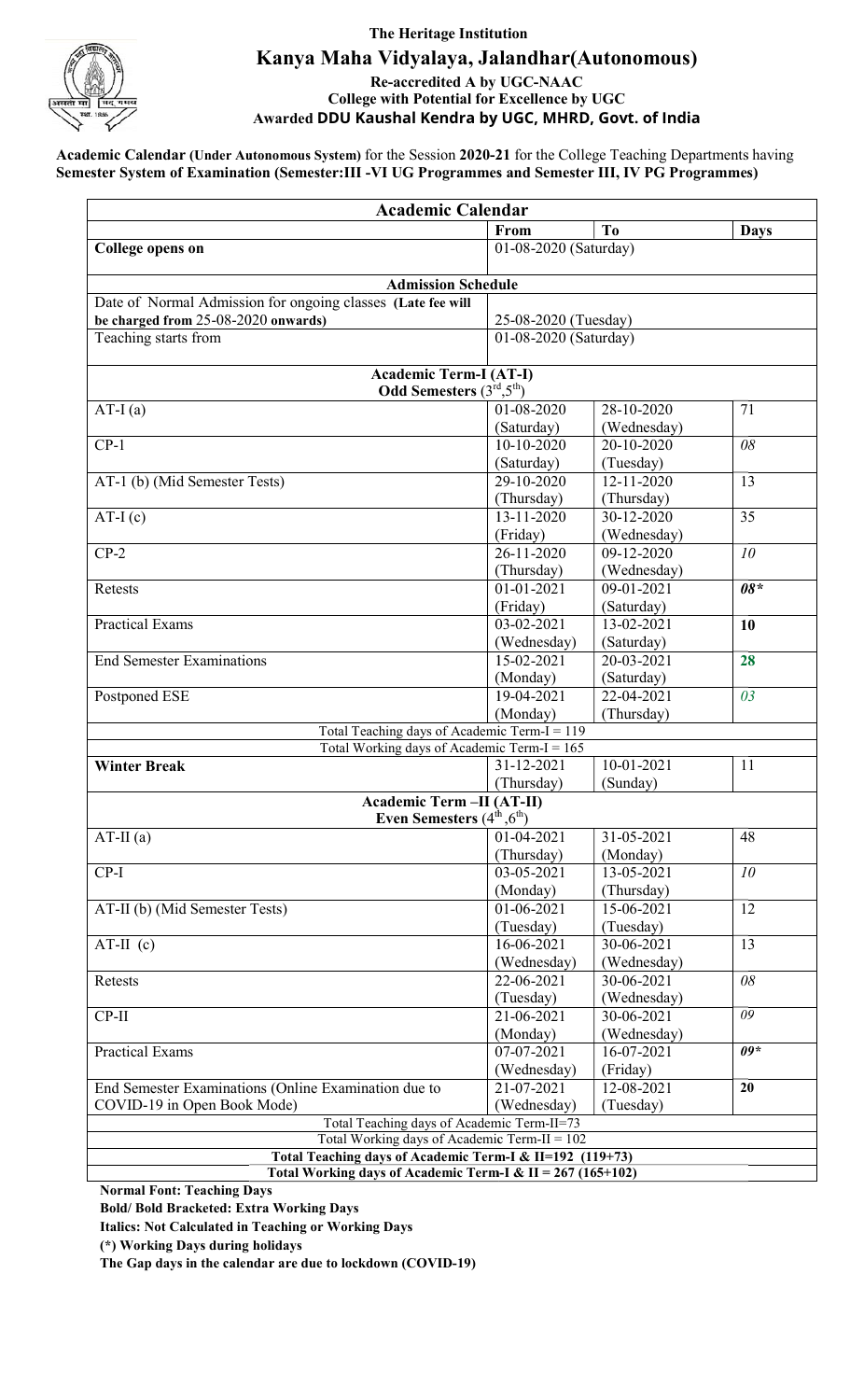

## The Heritage Institution Kanya Maha Vidyalaya, Jalandhar Vidyalaya, Jalandhar

# (Autonomous)

Awarded DDU Kaushal Kendra by UGC, MHRD, Govt. of India UGC, Re-accredited A by UGC-NAAC College with Potential for Excellence by UGC

Academic Calendar for the Session 2020-21 for the College Teaching Departments having Semester System of **Examination (Semester: I-II UG Programmes)** 

| <b>Academic Calendar</b>                                                                       |                       |                  |             |  |  |  |
|------------------------------------------------------------------------------------------------|-----------------------|------------------|-------------|--|--|--|
|                                                                                                | From                  | T <sub>0</sub>   | <b>Days</b> |  |  |  |
| <b>College opens on</b>                                                                        | 01-08-2020 (Saturday) |                  |             |  |  |  |
| <b>Admission Schedule</b>                                                                      |                       |                  |             |  |  |  |
| Date of Normal Admission for new classes<br>(Late fee will be charged from 17-09-2020 onwards) | 17-09-2020 (Thursday) |                  |             |  |  |  |
| Teaching starts from                                                                           | 04-08-2020 (Tuesday)  |                  |             |  |  |  |
|                                                                                                |                       |                  |             |  |  |  |
| <b>Academic Term-I (AT-I)</b><br><b>Odd Semester</b> $(1st)$                                   |                       |                  |             |  |  |  |
| $AT-I(a)$                                                                                      | 04-08-2020            | 16-11-2020       | 82          |  |  |  |
|                                                                                                | (Tuesday)             | (Monday)         |             |  |  |  |
| $CP-I$                                                                                         | $02 - 11 - 2020$      | 12-11-2020       | 10          |  |  |  |
|                                                                                                | (Monday)              | (Thursday)       |             |  |  |  |
| AT-1 (b) (Mid Semester Tests)                                                                  | 17-11-2020            | 01-12-2020       | 12          |  |  |  |
|                                                                                                | (Tuesday)             | (Tuesday)        |             |  |  |  |
| Retests                                                                                        | $01 - 01 - 2021$      | 09-01-2021       | 08          |  |  |  |
|                                                                                                | (Friday)              | (Saturday)       |             |  |  |  |
| $AT-I(c)$                                                                                      | $02 - 12 - 2020$      | $03 - 02 - 2021$ | 50          |  |  |  |
|                                                                                                | (Wednesday)           | (Wednesday)      |             |  |  |  |
| $CP-II$                                                                                        | $11 - 12 - 2020$      | 22-12-2020       | 09          |  |  |  |
|                                                                                                | (Friday)              | (Tuesday)        |             |  |  |  |
| <b>Winter Break</b>                                                                            | 31-12-2020            | 10-01-2021       | 11          |  |  |  |
|                                                                                                | (Thursday)            | (Sunday)         |             |  |  |  |
| <b>Practical Exams</b>                                                                         | 04-02-2021            | 13-02-2021       | 09          |  |  |  |
|                                                                                                | (Thursday)            | (Saturday)       |             |  |  |  |
| <b>End Semester Examinations</b>                                                               | $15 - 02 - 2021$      | 20-03-2021       | 28          |  |  |  |
|                                                                                                | (Monday)              | (Saturday)       |             |  |  |  |
| Postponed ESE                                                                                  | 19-04-2021            | 22-04-2021       | 03          |  |  |  |
|                                                                                                | (Monday)              | (Thursday)       |             |  |  |  |
| Total Teaching days of Academic Term-I = 144                                                   |                       |                  |             |  |  |  |
| Total Working days of Academic Term-I = $181$                                                  |                       |                  |             |  |  |  |
| Academic Term -II (AT-II)<br>Even Semester (IInd)                                              |                       |                  |             |  |  |  |
| $AT-II(a)$                                                                                     | 01-04-2021            | 31-05-2021       |             |  |  |  |
|                                                                                                | (Thursday)            | (Monday)         | 48          |  |  |  |
| $CP-I$                                                                                         | 03-05-2021            | 13-05-2021       |             |  |  |  |
|                                                                                                | (Monday)              | (Thursday)       | 10          |  |  |  |
| AT-II (b) (Mid Semester Tests)                                                                 | 01-06-2021            | 15-06-2021       |             |  |  |  |
|                                                                                                | (Tuesday)             | (Tuesday)        | 12          |  |  |  |
| Retests                                                                                        | 22-06-2021            | 30-06-2021       |             |  |  |  |
|                                                                                                | (Tuesday)             | (Wednesday)      | 08          |  |  |  |
| $AT-II$ (c)                                                                                    | $16 - 06 - 2021$      | 30-06-2021       |             |  |  |  |
|                                                                                                | (Wednesday)           | (Wednesday)      | 13          |  |  |  |
| $CP-II$                                                                                        | 21-06-2021            | 30-06-2021       |             |  |  |  |
|                                                                                                | (Monday)              | (Wednesday)      | 09          |  |  |  |
| <b>Practical Exams</b>                                                                         | 07-07-2021            | 16-07-2021       |             |  |  |  |
|                                                                                                | (Wednesday)           | (Friday)         | 09          |  |  |  |
| End Semester Examinations (Online Examination due to                                           | 21-07-2021            | 12-08-2021       |             |  |  |  |
| COVID-19 in Open Book Mode)                                                                    | (Wednesday)           | (Tuesday)        | 20          |  |  |  |
| Total Teaching days of Academic Term-II = $73$                                                 |                       |                  |             |  |  |  |
| Total Working days of Academic Term-II = $102$                                                 |                       |                  |             |  |  |  |
| Total Teaching days of Academic Term-I & II=144+73=217                                         |                       |                  |             |  |  |  |
| Total Working days of Academic Term-I & II = 181+102=283                                       |                       |                  |             |  |  |  |

Normal Font: Teaching Days:

Bold/ Bold Bracketed: Extra Working Days

Italics: Not Calculated in Teaching or Working Days

(\*) Working Days during holidays

The Gap days in the calendar are due to lockdown (COVID (COVID-19)